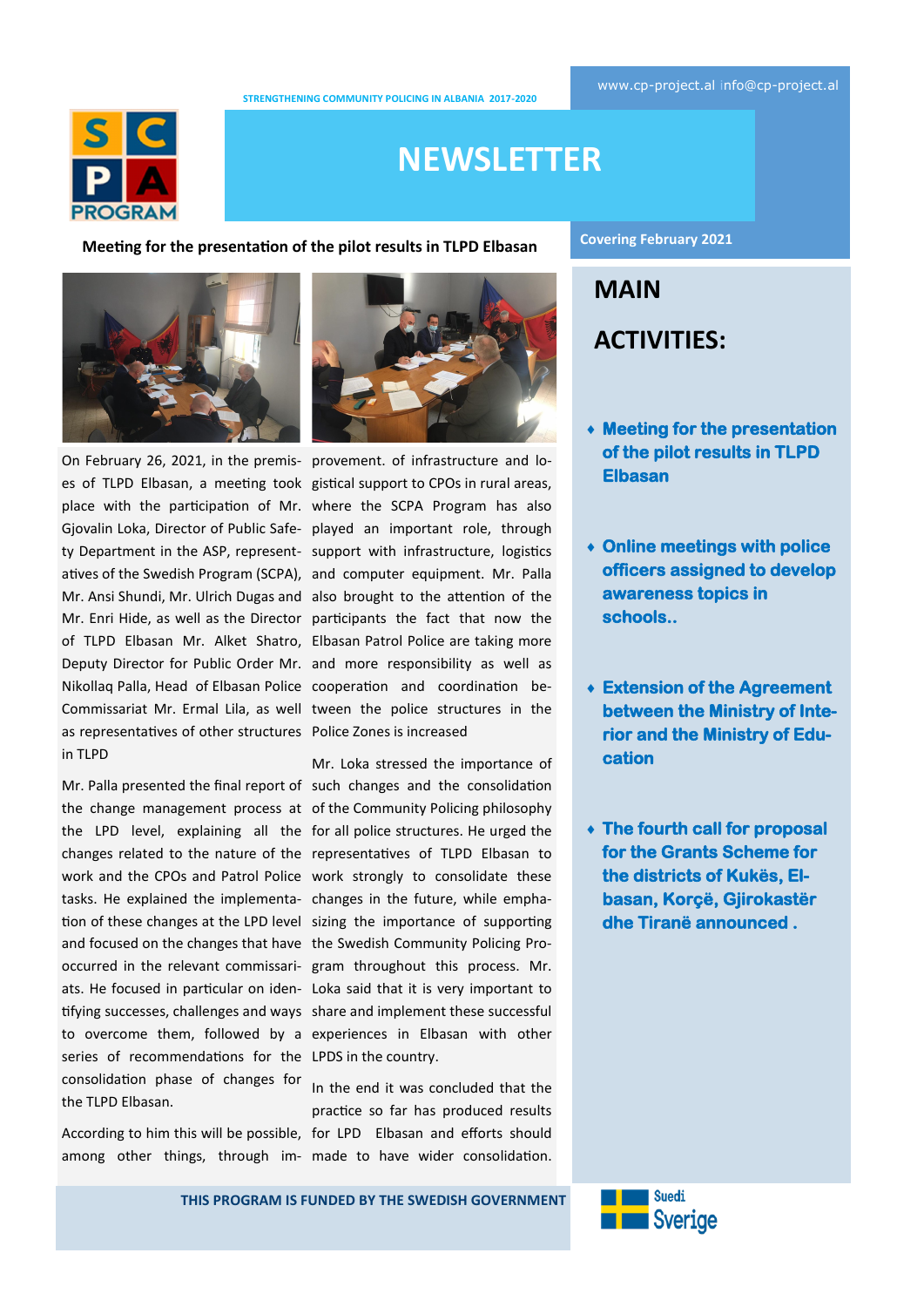#### **NEWSLETTER –FEBRUARY 2021**

**Online meetings with police officers assigned to develop awareness topics in schools..**



From 03, 04, 05 February 2021, SCPA in cooperation with the Community Policing Sector in ASP HQ, organized meetings with 29 police • How is the cooperation with Local officers of 12 LPDs assigned to develop awareness topics in schools according to approved modules

groups through the Zoom platform.

on the following issues:

- Situation Update on the staff who is assigned to carry out awareness topics in the relevant police commissariats (problems if any).
- Update of the logistical situation. Condition of equipment distribution. Identification of employees who have not yet received the equipment in use?
- Has the development of awareness topics started in schools?. What are the reasons for the delays?
- Identification of assigned police officers on awareness topics that have not yet been trained and



certified.

Education Directorates and school security officers?

Meetings took place virtually in 3 vate an alternative method of The agenda of the meetings focused the main focus on solving work pro-Also, those meetings aimed to actimeetings (which before the pandemic period were periodic) with cesses such as: communications, development of awareness topics in online environments and other elements according to the respective agendas.

> Despite the technical difficulties, meetings were held on time and most of the invited members managed to attend them.

Problems were presented, and the commissariats, which have not yet started the development of the topics were identified, for which advice was given to start the topics in coordination with the local education offices.

**Extension of the Agreement between the Ministry of Interior and the Ministry of Education**



As part of increasing awarenessraising activities in schools on various security-related topics, the UK and the Ministry of Education will expand the existing agreement.

For this, during February, meetings and communication were held between the UK, PA and MASR.

This agreement is also supported by the Swedish Program.

Through it, the State Police and the Ministry of Education will expand awareness campaigns on more topics on safety in the 10th grade and in high schools.

To implement this agreement, the Swedish Program will assist police officers dealing with education and high school security officers with materials on topics and training to increase their capacity.

**THIS PROGRAM IS FUNDED BY THE SWEDISH GOVERNMENT**